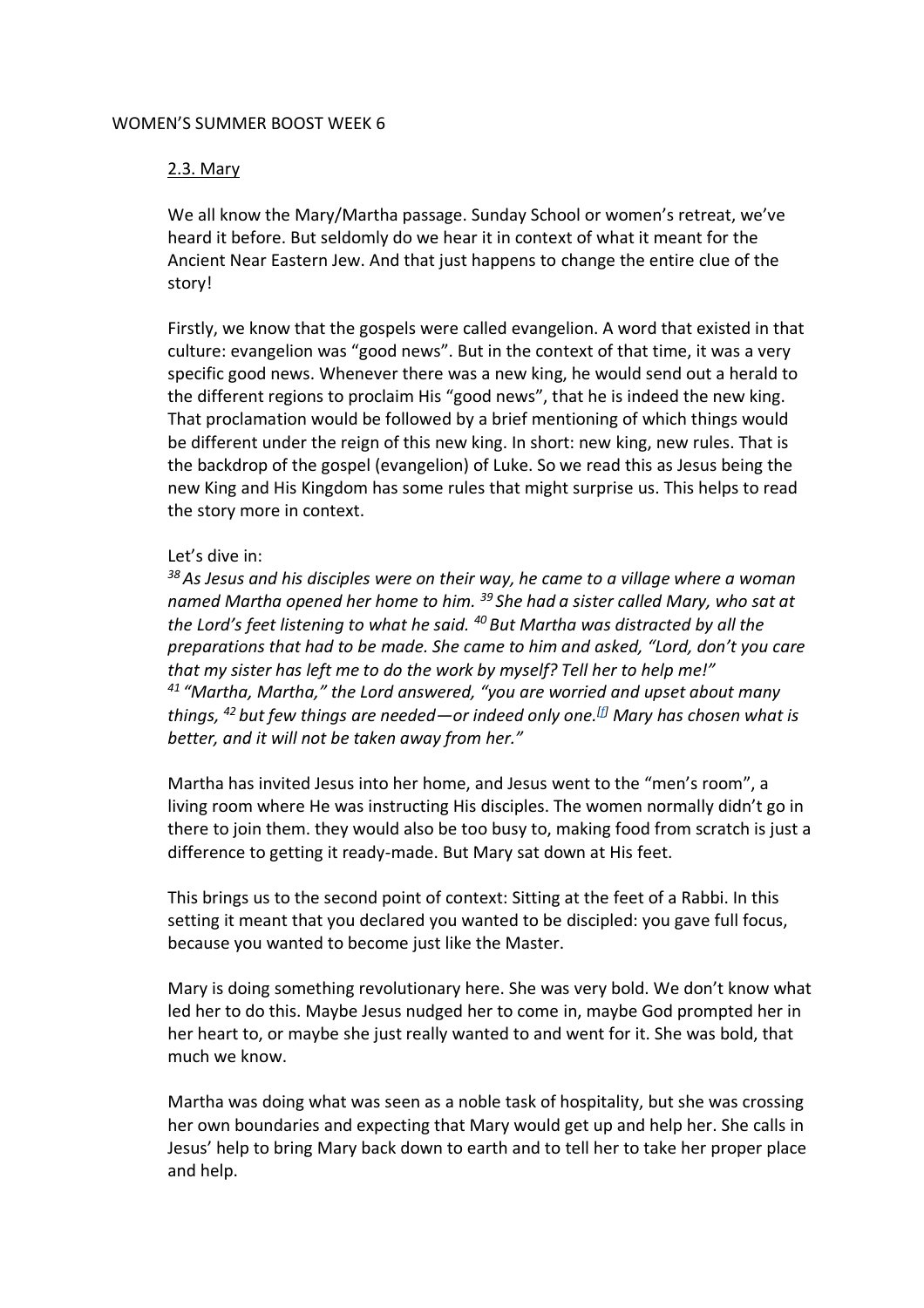Jesus speaks to both of these women here. He affirms Mary in her choice, opening the way for the many women who would come after her. She has chosen the better portion: If in this life, we want to bring His Kingdom, we must get activated from a place at His feet. A disciple is instructed before he is sent. Even Jesus did only what He saw the Father do. Mary wasn't lazy or quiet, she was making sure she was on the right track, taking in as much as she possibly could, to be just like Him, reflecting His priorities and values.

Martha is troubled and anxious, a problem we're very familiar with. All of us have at some point felt overwhelmed by our agenda's, families, work, or even ministry. Jesus acknowledges how she feels, and gently points out that this is anxiety of her own making.

This story is as much freeing to Martha as it is to Mary. Jesus quiets Martha's voice concerning Mary, and does not affirm her expectations. But in saying Mary has chosen the better place, Martha now knows this place is available also for her!

We are left curious as to what Martha does when Jesus finishes talking to her. But we know that Mary embraced the new King and his new rules. She understood that this was one of the changes.

#### Encouragement:

So often, we take on so many good and Christian things in a misunderstanding of what it actually means to die to self, or to serve.

Self help is no help at all in this context, because we really do want to live a life laid down. But anxiety and trouble and losing the joy of serving, quickly deplete us, and we are left wondering why we feel "lived" instead of owning our lives. This situation makes only the devil happy, and let's make sure we're on the same page: he is not the one we want happy!

In order to hear God's calling, in order to be in the right place, in order to give our life to Him, we first have to *own it*.

We can't let Martha's voice of inducing shame and guilt be the force that drives our agenda. We need to have ownership over our lives and agenda's so we can submit them to God. Not everything that comes on our path is God-sent.

God will discipline those He loves, and prune those who belong with Him, so they become even more fruitful.

The pruning process cuts out rotting roots, dead branches, overflow of leaves, but it also cuts out good parts. Pruning means I am going to take away good grapes so the great grapes have a chance to fill up. If I don't, there will be very little juice. There are more good things that can be done than any of us could do in a lifetime. Being hospitable is a very good thing in and of itself!

We have to spend time in God's presence so we know what is our course. And once He shows us our place, there is not a single voice that should discourage us from rising to the call, especially not our own voice.